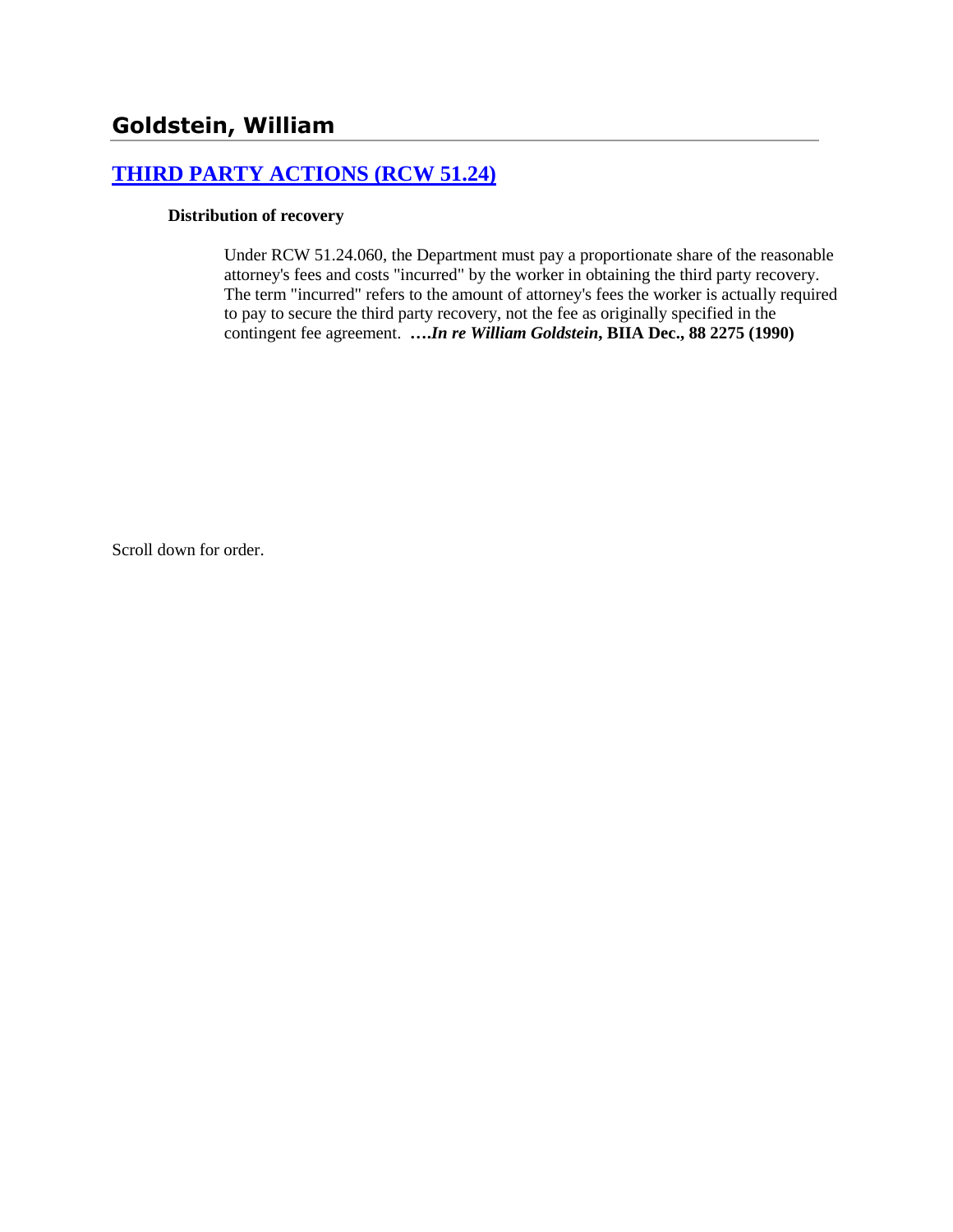### **BEFORE THE BOARD OF INDUSTRIAL INSURANCE APPEALS STATE OF WASHINGTON**

**)**

### **IN RE: WILLIAM GOLDSTEIN ) DOCKET NO. 88 2275**

**CLAIM NO. J-433414 ) DECISION AND ORDER**

APPEARANCES:

Claimant, William Goldstein, by Leonard W. Moen & Associates, per Randolph F. Jones

Employer, Waterway Spas, Inc., None (Finaled--Account Closed)

Department of Labor and Industries, by The Attorney General, per Barbara Gary, Assistant, and Laurel Anderson, Paralegal

This is an appeal filed by the claimant on June 3, 1988 from an order of the Department of Labor and Industries dated May 10, 1988. The order adhered to the provisions of an order dated April 11, 1988 which stated that the claimant has recovered \$75,000.00 and RCW 51.24.060 requires distribution of the settlement proceeds as follows: (1) net share to attorney for fees and costs \$26,736.60; (2) net share to claimant \$24,968.93; and, (3) net share to Department \$23,294.47; and which declared a statutory lien against the claimant's third party recovery in the amount of \$36,904.54 and made demand upon the claimant to reimburse the Department in the amount of \$23,294.47 plus an overpayment of \$334.00. **AFFIRMED.**

## **DECISION**

Pursuant to RCW 51.52.104 and RCW 51.52.106, this matter is before the Board for review and decision on a timely Petition for Review filed by the Department to a Proposed Decision and Order issued on January 12, 1990, in which the order of the Department dated May 10, 1988, was reversed, and the matter remanded to the Department to recalculate the distribution of the settlement proceeds as well as its statutory lien and demand for reimbursement and to use the following figures in its calculation: "(1) a third party recovery of \$75,000.00; (2) benefits paid by the Department in the amount of \$36,197.55; (3) litigation costs in the amount of \$2,989.11; and, (4) reasonable attorneys' fees incurred by the claimant in the third party action in the amount of \$25,000.00."

The sole issue before us in this appeal is whether \$25,000.00 or \$23,747.49 constitutes "reasonable attorneys' fees incurred by the worker" for purposes of the distribution of claimant's third party recovery pursuant to RCW 51.24.060.

1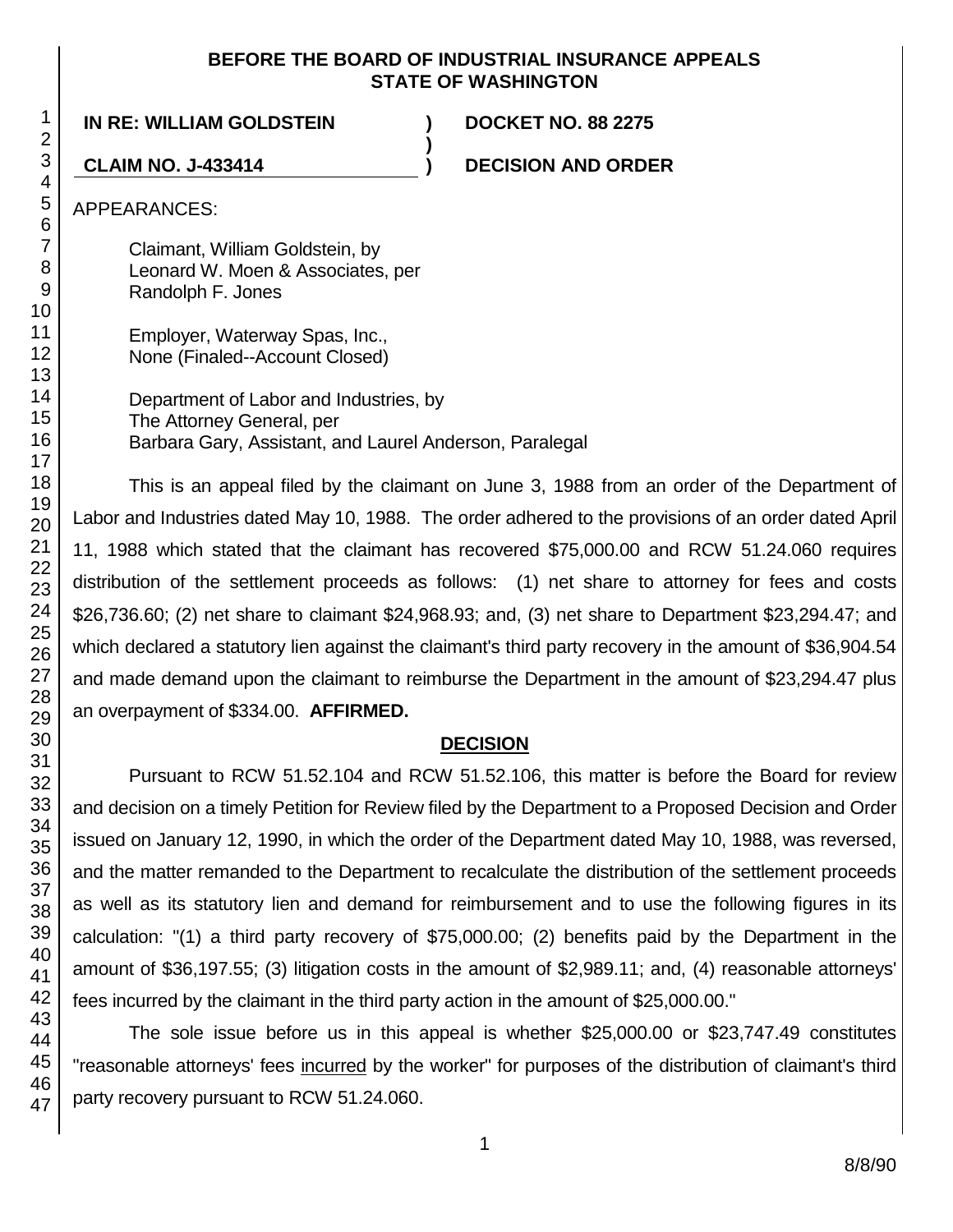Mr. Goldstein argues that, as a result of the contingent fee agreement he signed, he "incurred" an obligation to pay an attorneys' fee of one-third of the amount recovered in the third party action. As the third party action was settled for \$75,000.00, he contends that the Department should have used an attorneys' fee of \$25,000.00 in calculating its proportionate share of attorneys' fees. However, the parties' stipulation further reveals that Mr. Goldstein's attorney reduced his fee to \$23,747.49 and the Department used that figure in calculating its proportionate share of attorneys' fees. Focusing on the word "incurred", our Industrial Appeals Judge determined that the \$25,000.00 figure should have been used and reversed the Department order. We disagree, and affirm the Department order.

It is likely that the word "incurred", rather than "paid", was used in RCW 51.24.060(1)(c)(i) because, at the time the Department calculates the distribution of a third party settlement, attorneys' fees have usually not been paid. However, another subsection of the statute, RCW 51.24.060(1)(a), requires that "reasonable attorneys' fees" be "paid proportionately" by the Department and the worker. To be consistent, these two subsections must require the parties to bear a proportionate share of the reasonable attorneys' fees which the claimant is actually required to pay to secure the third party recovery. The use of the term "incurred" in the latter part of the statute simply recognizes the fact that the attorneys' fees may not have actually been paid at the time the distribution is calculated. Any other interpretation would require the Department to pay attorneys' fees which the claimant was not in fact obligated to pay, thus providing a windfall to the claimant.

After consideration of the Proposed Decision and Order and the Petition for Review filed thereto, and a careful review of the entire record before us, we are persuaded that the Department order determining distribution of the third party settlement proceeds, is correct and must be affirmed.

Proposed Findings of Fact Nos. 1, 2, 3 and 6 and proposed Conclusion of Law No. 1 are hereby adopted as this Board's final findings and conclusion. In addition, we enter the following findings and conclusions:

## **FINDINGS OF FACT**

- 4. Pursuant to the written contingent fee agreement of June 26, 1984, described in Finding of Fact No. 2, claimant would have been obligated to pay attorneys' fees in the amount of \$25,000.00. However, claimant's attorney subsequently reduced the attorneys' fee from \$25,000.00 to \$23,747.49.
- 5. The attorneys' fee incurred by claimant as a result of the third party litigation was \$23,747.49, not \$25,000.00.